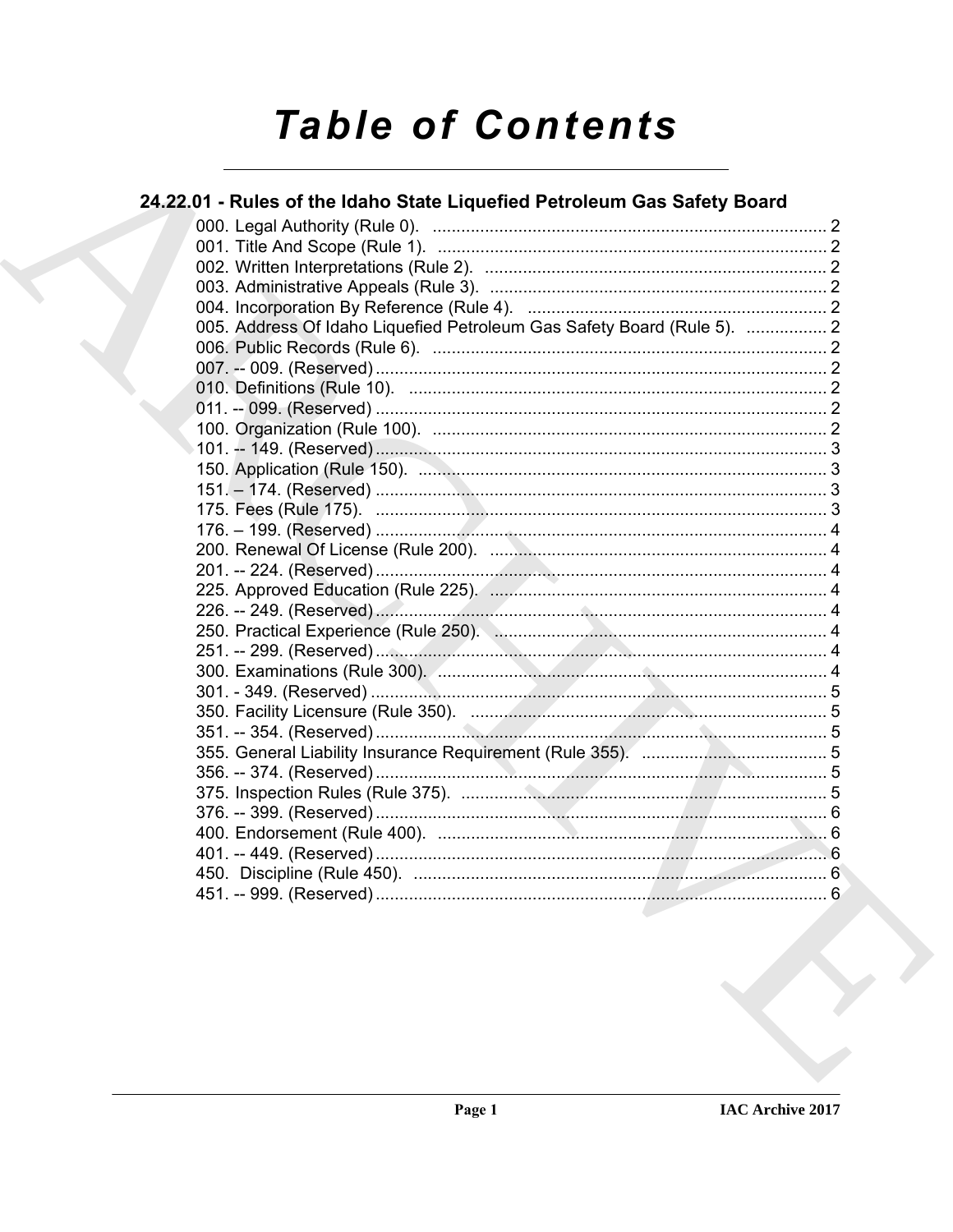#### **IDAPA 24 TITLE 22 CHAPTER 01**

#### <span id="page-1-0"></span>**24.22.01 - RULES OF THE IDAHO STATE LIQUEFIED PETROLEUM GAS SAFETY BOARD**

#### <span id="page-1-1"></span>**000. LEGAL AUTHORITY (RULE 0).**

In accordance with Section 54-5310, Idaho Code, the Idaho State Liquefied Petroleum Gas Safety Board shall promulgate rules that implement the provisions of Chapter 53, Title 54, Idaho Code. (3-30-06)

#### <span id="page-1-2"></span>**001. TITLE AND SCOPE (RULE 1).**

These rules shall be cited as IDAPA 24.22.01, "Rules of the Idaho State Liquefied Petroleum Gas Safety Board."

 $(3-30-06)$ 

#### <span id="page-1-3"></span>**002. WRITTEN INTERPRETATIONS (RULE 2).**

The Board may have written statements that pertain to the interpretation of the rules of this chapter. Such interpretations, if any, are available for public inspection and copying at cost in the main office of the Bureau of Occupational Licenses.

#### <span id="page-1-4"></span>**003. ADMINISTRATIVE APPEALS (RULE 3).**

Administrative appeals shall be governed by the Administrative Procedure Act, Title 67, Chapter 52, Idaho Code.  $(3-30-06)$ 

#### <span id="page-1-5"></span>**004. INCORPORATION BY REFERENCE (RULE 4).**

The document titled Liquefied Petroleum Gas Code, 2017 Edition, commonly known as NFPA 58, published by National Fire Protection Association (NFPA), is herein incorporated by reference and is available for public inspection at the Board's office. Copies of the 2017 Liquefied Petroleum Gas Code are available for purchase from<br>the National Fire Protection Association, 11 Tracy Drive, Avon, MA 02322. (3-29-17) the National Fire Protection Association, 11 Tracy Drive, Avon, MA 02322.

#### <span id="page-1-6"></span>**005. ADDRESS OF IDAHO LIQUEFIED PETROLEUM GAS SAFETY BOARD (RULE 5).**

**CHAPTER 01**<br>
24.22.01 - RULES OF THE IDANG STATE LIQUETED PETROLEUM GAS SAFETY BOARD<br>
1990.<br>
1990. LEGAL ARC[HI](mailto:lpg@ibol.idaho.gov)DENTY (RULE) A Code, the Idaho State Lignestic Teachers on Science Board and<br>
1990. TITLE AND SCOPE (RULE).<br>
1 The office of the Idaho State Liquefied Petroleum Gas Safety Board is located within the Bureau of Occupational Licenses, 700 W. State Street, Boise, Idaho 83702. The Bureau is open between the hours of 8:00 a.m. and 5:00 p.m. each day except Saturdays, Sundays and holidays. The telephone number of the Board is (208) 334-3233. The Board's fax number is (208) 334-3945. The Board's e-mail address is lpg@ibol.idaho.gov. The Board's official website is http://www.ibol.idaho.gov. website is http://www.ibol.idaho.gov.

### <span id="page-1-7"></span>**006. PUBLIC RECORDS (RULE 6).**

The records associated with the Idaho State Liquefied Petroleum Gas Safety Board are subject to the provisions of the Idaho Public Records Act. Title 74, Chapter 1, Idaho Code. (3-30-06) Idaho Public Records Act. Title 74, Chapter 1, Idaho Code.

#### <span id="page-1-8"></span>**007. -- 009. (RESERVED)**

#### <span id="page-1-12"></span><span id="page-1-9"></span>**010. DEFINITIONS (RULE 10).**

<span id="page-1-13"></span>**01. Board**. Board means the Idaho State Liquefied Petroleum Gas Safety Board as created in Section 54-5309, Idaho Code. (3-30-06)

**02.** Bureau. Bureau means the Idaho Bureau of Occupational Licenses as created in Section 67-2602, Idaho Code. (3-30-06) Idaho Code. (3-30-06)

<span id="page-1-16"></span><span id="page-1-15"></span><span id="page-1-14"></span>**03. Person**. Person means any sole individual. (3-30-06)

**04. Facility**. Facility means any facility at a fixed location licensed pursuant to this chapter whose include selling, filling, refilling, or commercial handling or commercial storage of LPG. (3-30-06) activities include selling, filling, refilling, or commercial handling or commercial storage of LPG.

#### <span id="page-1-10"></span>**011. -- 099. (RESERVED)**

#### <span id="page-1-17"></span><span id="page-1-11"></span>**100. ORGANIZATION (RULE 100).**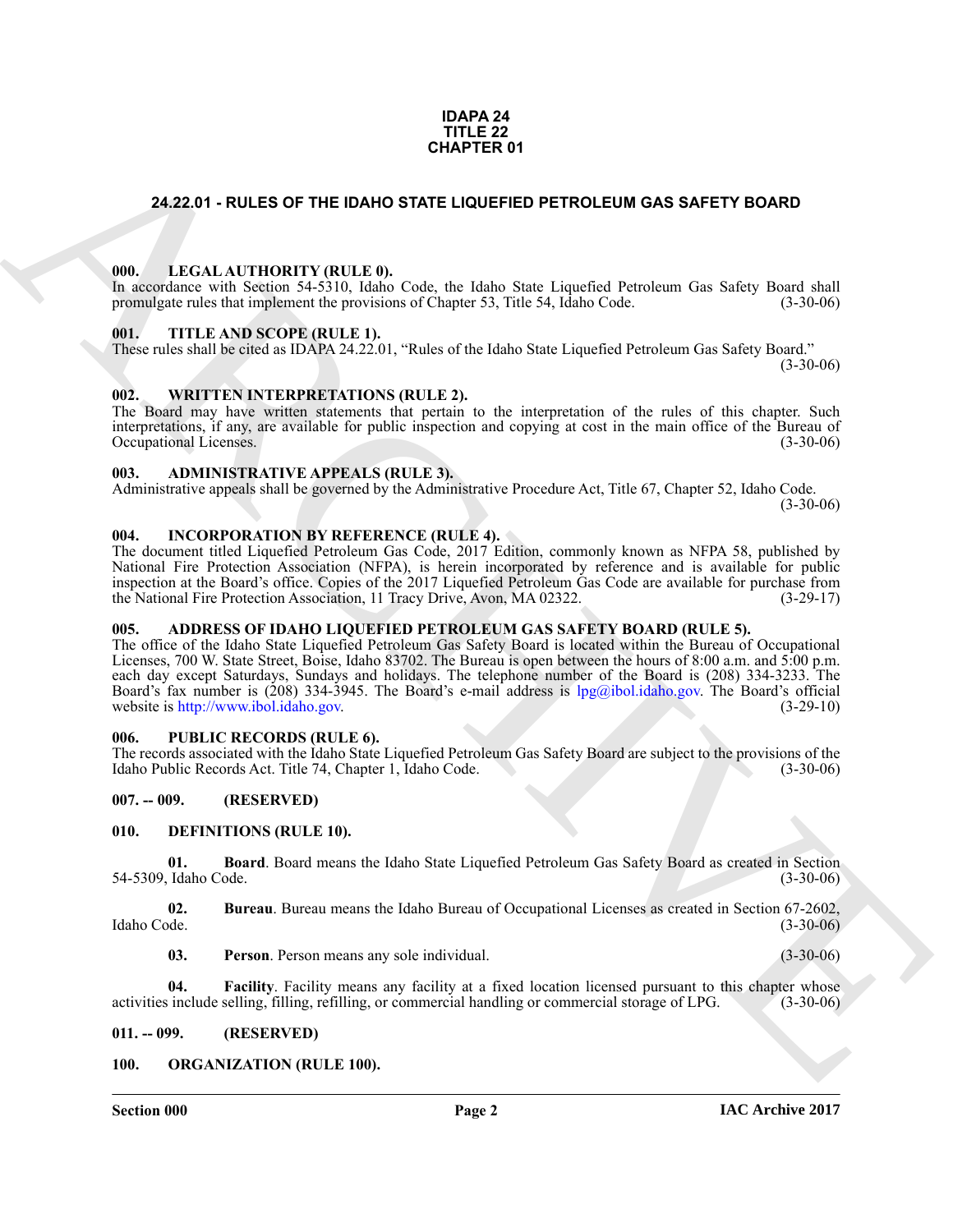### <span id="page-2-17"></span><span id="page-2-0"></span>**101. -- 149. (RESERVED)**

#### <span id="page-2-7"></span><span id="page-2-5"></span><span id="page-2-4"></span><span id="page-2-1"></span>**150. APPLICATION (RULE 150).**

### <span id="page-2-15"></span><span id="page-2-14"></span><span id="page-2-13"></span><span id="page-2-12"></span><span id="page-2-11"></span><span id="page-2-10"></span><span id="page-2-9"></span><span id="page-2-8"></span><span id="page-2-6"></span><span id="page-2-3"></span><span id="page-2-2"></span>**151. – 174. (RESERVED)**

<span id="page-2-16"></span>

|                                    | <b>Bureau of Occupational Licenses</b>                                                               |                                                                                                                                                                                                                               | <b>Liquefied Petroleum Gas Safety Board</b> |  |
|------------------------------------|------------------------------------------------------------------------------------------------------|-------------------------------------------------------------------------------------------------------------------------------------------------------------------------------------------------------------------------------|---------------------------------------------|--|
| 01.                                | designated by the Chairman or upon the written request of two (2) members of the Board.              | Meetings. The Board shall meet not less than annually and at other such times and places as                                                                                                                                   | $(3-30-06)$                                 |  |
| a.<br>through 67-2347, Idaho Code. |                                                                                                      | All meetings shall be held in accordance with the Idaho Open Meeting Law, Sections 67-2340                                                                                                                                    | $(3-30-06)$                                 |  |
| $\mathbf{b}$ .                     | present at a meeting shall be considered the action of the Board as a whole.                         | A minimum of three (3) Board members shall constitute a quorum and may exercise all powers and<br>authority conferred on the Board in order to hold a meeting of the Board. A majority vote of the Board members              | $(3-30-06)$                                 |  |
| 02.                                |                                                                                                      | <b>Organization of the Board</b> . At the first meeting of each fiscal year, the Board shall elect from its<br>members a Chairman, who shall assume the duty of the office immediately upon such selection.                   | $(3-30-06)$                                 |  |
| a.                                 | officio member of all committees.                                                                    | The Chairman shall when present, preside at all meetings, appoint with the consent of the Board, all<br>committees, and shall otherwise perform all duties pertaining to the office of Chairman. The Chairman shall be an ex- | $(3-30-06)$                                 |  |
| $\mathbf{b}$ .                     | Code, and as defined under contract between the Bureau and the Board.                                | The Chief of the Bureau shall act as an agent of the Board and shall be the official keeper of all<br>records of the Board. The Bureau shall provide such services as may be authorized by Chapter 26, Title 67, Idaho        | $(3-30-06)$                                 |  |
| $101. - 149.$                      | (RESERVED)                                                                                           |                                                                                                                                                                                                                               |                                             |  |
| 150.                               | <b>APPLICATION (RULE 150).</b>                                                                       |                                                                                                                                                                                                                               |                                             |  |
| 01.                                | forms approved by the Board together with the required fee(s).                                       | Application Form. Each applicant for a license shall submit a complete application on application                                                                                                                             | $(3-29-10)$                                 |  |
| 02.                                | supplemental third party documents that may be required.                                             | Supplemental Documents. The applicant must provide or facilitate the provision of any                                                                                                                                         | $(3-29-10)$                                 |  |
| 03.                                | terminated upon thirty (30) days written notice, unless good cause is established to the Board.      | Lack of Activity. If an applicant fails to respond to a Board request or an application has lacked<br>activity for twelve (12) consecutive months, the application on file with the Board will be deemed denied and will be   | $(3-29-10)$                                 |  |
| $151. - 174.$                      | (RESERVED)                                                                                           |                                                                                                                                                                                                                               |                                             |  |
| 175.                               | FEES (RULE 175).<br>Applications should not be filed unless the applicant can meet all requirements. |                                                                                                                                                                                                                               | $(3-30-06)$                                 |  |
| 01.                                | <b>Application Fee.</b> Application fee - thirty dollars (\$30).                                     |                                                                                                                                                                                                                               | $(3-30-06)$                                 |  |
| 02.                                |                                                                                                      | Original Individual License and Annual Renewal Fee. License fee - seventy-five dollars (\$75).                                                                                                                                | $(3-29-10)$                                 |  |
| 03.                                | Dealer-in-Training License Fee. License fee - fifty dollars (\$50).                                  |                                                                                                                                                                                                                               | $(4-7-11)$                                  |  |
| 04.                                | gallon or less storage capacity - one hundred dollars (\$100).                                       | Original Facility License Fee and Annual Renewal Fee. Facility with ten thousand (10,000)                                                                                                                                     | $(3-29-10)$                                 |  |
| 05.                                | than ten thousand $(10,000)$ gallon storage capacity - four hundred dollars $(\$400)$ .              | Original Bulk Storage Facility Fee and Annual Renewal Fee. Bulk Storage Facility with more                                                                                                                                    | $(3-29-10)$                                 |  |
| 06.                                | Endorsement Fee. Endorsement fee - seventy-five dollars (\$75).                                      |                                                                                                                                                                                                                               | $(3-29-10)$                                 |  |
|                                    |                                                                                                      | Reinstatement Fee. Reinstatement fee is as provided in Section 67-2614, Idaho Code.                                                                                                                                           |                                             |  |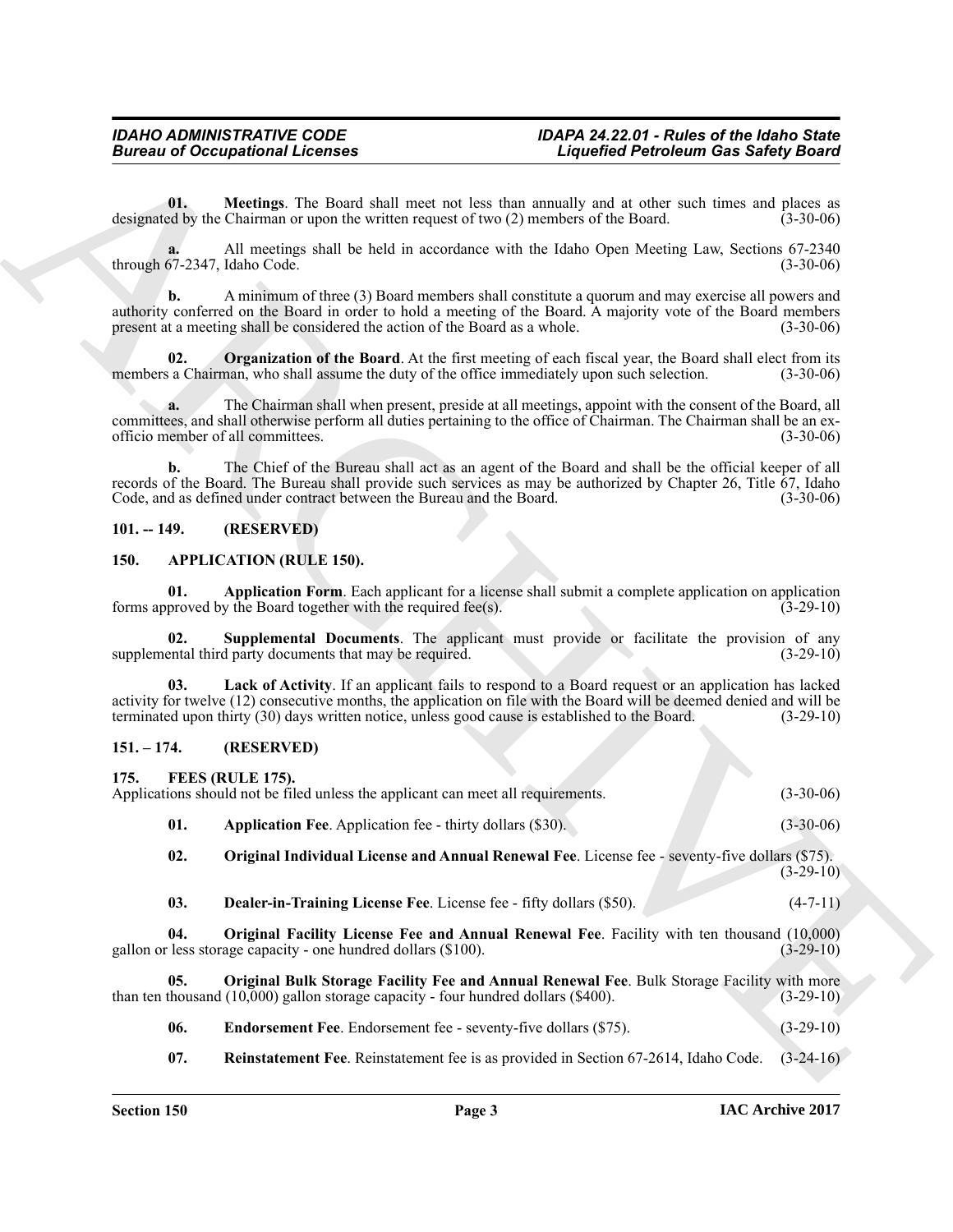<span id="page-3-14"></span>**08. Refund of Fees**. No refund of fees shall be made to any person who has paid such fees for on or reinstatement of a license. application or reinstatement of a license.

### <span id="page-3-0"></span>**176. – 199. (RESERVED)**

#### <span id="page-3-18"></span><span id="page-3-1"></span>**200. RENEWAL OF LICENSE (RULE 200).**

<span id="page-3-19"></span>**Expiration Date.** All licenses expire and must be renewed annually on forms approved by the Board on the birth date of an individual licensee or the anniversary date of the original license for a facility in accordance with Section 67-2614, Idaho Code. Licenses not so renewed will be canceled in accordance with Section 67-2614, Idaho Code.

<span id="page-3-20"></span>**02. Reinstatement**. Any license canceled for failure to renew may be reinstated in accordance with Section 67-2614, Idaho Code. (3-30-06)

#### <span id="page-3-2"></span>**201. -- 224. (RESERVED)**

#### <span id="page-3-8"></span><span id="page-3-3"></span>**225. APPROVED EDUCATION (RULE 225).**

Each applicant shall provide certified proof that they have successfully completed one (1) of the following: (3-30-06)

<span id="page-3-9"></span>**01. Basic Education**. The Basic Certified Employee Training Program (CETP) provided by the National Propane Gas Association or the equivalent as determined by the Board within the thirty-six (36) months immediately preceding application.

<span id="page-3-10"></span>**02. Other Education**. For applicants prior to July 1, 2006, documented training relevant to the LPG preceding application, and acceptable to the Board. (3-30-06) industry preceding application, and acceptable to the Board.

#### <span id="page-3-4"></span>**226. -- 249. (RESERVED)**

### <span id="page-3-15"></span><span id="page-3-5"></span>**250. PRACTICAL EXPERIENCE (RULE 250).**

<span id="page-3-17"></span><span id="page-3-16"></span>**01. Supervised Practical Experience**. Each applicant shall provide certified proof that the applicant has successfully obtained at least one (1) year of practical experience in an LPG facility while the applicant was under supervision of a licensed dealer. A person in the process of meeting the practical experience requirement must complete the education and examination requirements and apply for a dealer license within eighteen  $(18)$  months of beginning to obtain supervised experience. beginning to obtain supervised experience.

**Example 20 Compatibilities and 19 Few Alternative Compatibility and the specifical Particular and 19 Few Alternative Compatibility and the specifical particles are provided in the specifical particles and the specifical 02. Dealer-in-Training License**. Effective July 1, 2011, an individual may not begin obtaining supervised practical experience until the individual has applied for and obtained a dealer-in-training license from the board. Such license is issued on a "one-time" non-renewable basis and is for the purpose of enabling the individual to gain the supervised practical experience that the person must obtain to become an LPG dealer. The dealer-in-training license is valid for eighteen  $(18)$  months from the date of issue. The applicant must apply on such forms as may be prescribed by the board, and pay the required fee. prescribed by the board, and pay the required fee.

### <span id="page-3-6"></span>**251. -- 299. (RESERVED)**

#### <span id="page-3-11"></span><span id="page-3-7"></span>**300. EXAMINATIONS (RULE 300).**

Each applicant shall provide certified proof that they have successfully completed one (1) of the following. (3-30-06)

<span id="page-3-12"></span>**01. Licensure Examination**. Receipt of a passing grade on the Basic Certified Employee Training Program (CETP) examination provided by the National Propane Gas Association or the equivalent as determined by the Board within the thirty-six (36) months immediately preceding application. (3-30-06) the Board within the thirty-six  $(36)$  months immediately preceding application.

<span id="page-3-13"></span>**02. Other Examination**. For applicants prior to July 1, 2006, receipt of a passing grade on an ion relevant to the LPG industry and acceptable to the Board. (3-30-06) examination relevant to the LPG industry and acceptable to the Board.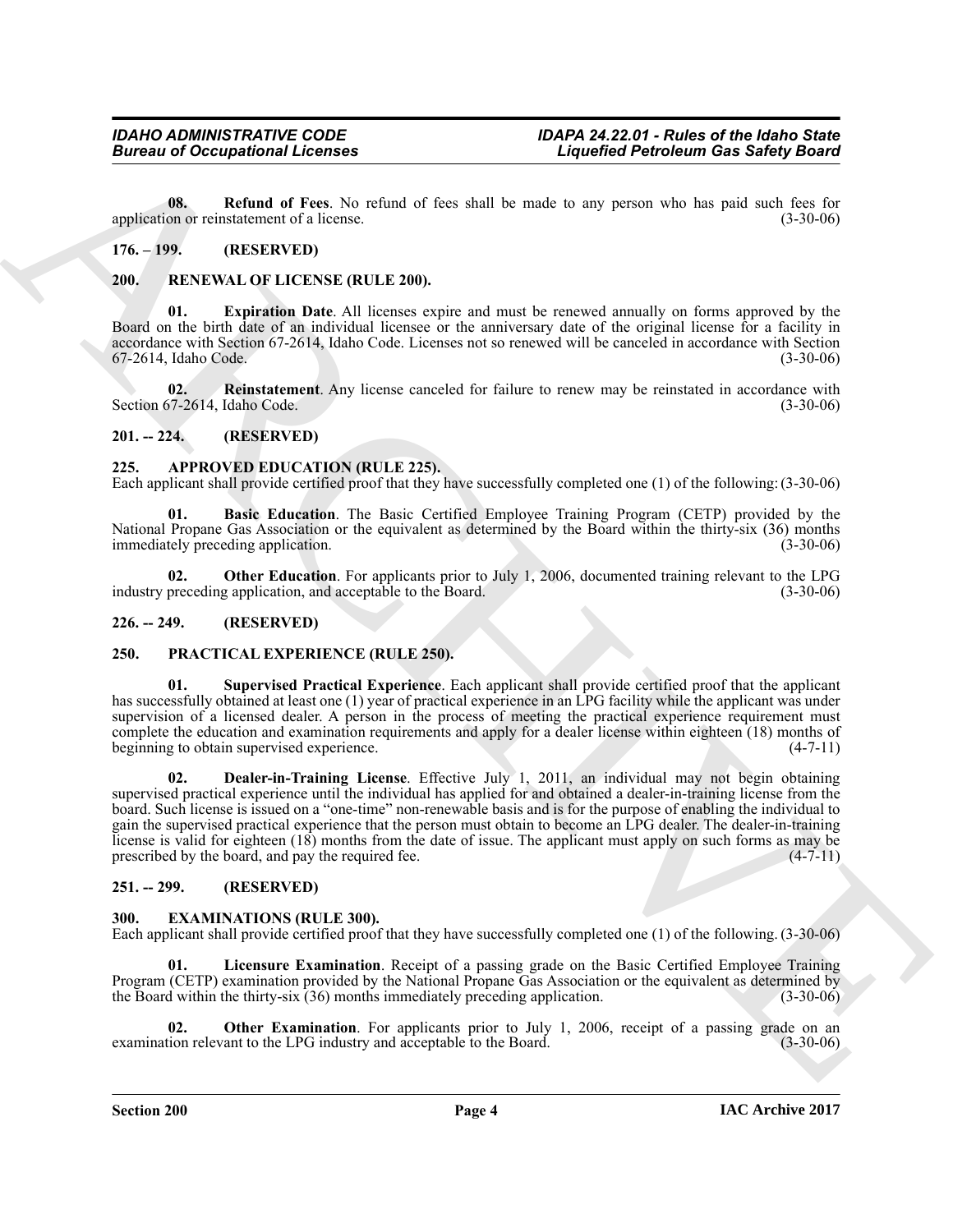#### <span id="page-4-0"></span>**301. - 349. (RESERVED)**

#### <span id="page-4-1"></span>**350. FACILITY LICENSURE (RULE 350).**

#### <span id="page-4-8"></span><span id="page-4-6"></span>**01. Facility Licensure and Operation Requirements**. (3-30-06)

**a.** Application for a facility license shall be made on forms available from the Bureau and shall include a certificate of general liability insurance set forth in these rules and plans and specifications complying with local ordinances and zoning requirements. All applications shall be submitted to the Board for approval and a license must be issued before a new facility may open for business; (4-2-08)

**b.** Each facility application shall clearly identify and designate a location adequate to allow the facilities safe operation and the selling, filling, refilling, or commercial handling or commercial storage of liquefied petroleum gas;

|  | い. | Each facility shall meet all requirements of NFPA 58. | $(3-30-06)$ |
|--|----|-------------------------------------------------------|-------------|
|--|----|-------------------------------------------------------|-------------|

#### <span id="page-4-7"></span>**02. Facility Changes in Ownership or Location**. (3-30-06)

**a.** Whenever a change of ownership or location of a facility occurs, an original application must be submitted, the fee must be paid and compliance with all rules concerning a new facility documented, before a new<br>license will be issued. FACILITY LICENSES ARE NOT TRANSFERABLE. (3-30-06) license will be issued. FACILITY LICENSES ARE NOT TRANSFERABLE.

**b.** Deletion of an owner from multiple ownership does not constitute a change in ownership.

(3-30-06)

**c.** Addition of an owner to multiple ownership does constitute a change in ownership. (3-30-06)

**d.** Whenever any facility ceases operation at the licensed location, the owner(s) shall notify the Board in writing that the facility is out of business and the facility license shall be submitted to the Bureau. A new facility license will not be issued for any location that is currently licensed as a facility at the time of application. (3-30-06)

#### <span id="page-4-2"></span>**351. -- 354. (RESERVED)**

#### <span id="page-4-9"></span><span id="page-4-3"></span>**355. GENERAL LIABILITY INSURANCE REQUIREMENT (RULE 355).**

As set forth in 54-5308(1)(j), Idaho Code, no facility license will be issued without a certificate showing proof of a current general liability insurance policy in the sum of not less than one million dollars (\$1,000,000) for an occurrence. (4-2-08) occurrence. (4-2-08)

<span id="page-4-11"></span>**01. Original Facility License Application**. An application for facility license will not be considered complete without a certificate of general liability insurance showing a current policy. The policy must be kept in full force and effect. force and effect.

<span id="page-4-12"></span>**02. Renewal of Facility License**. All licenses being renewed must certify that the facility holds a eneral liability insurance policy. (4-2-08) current general liability insurance policy.

<span id="page-4-10"></span>**03. Audit of Liability Insurance**. The Board may conduct random audits of facility licenses and request documentation of a current general liability insurance policy. (4-2-08)

### <span id="page-4-4"></span>**356. -- 374. (RESERVED)**

#### <span id="page-4-13"></span><span id="page-4-5"></span>**375. INSPECTION RULES (RULE 375).**

**Example 20**<br> **Example 20**<br> **ARCHIVE ARTS (ACTION IS a state of the state of the state of the state of the state of the state of the state of the state of the state of the state of the state of the state of the state of t** All facilities shall be subject to inspection by the Board or its agents at any time without notice to insure the safe operation of each facility and to insure continued compliance with the requirements of NFPA 58 and the Idaho laws and rules. The Board may adopt a form which establishes for the facility those material rules of NFPA 58 which will be inspected, and a level of compliance necessary for issuance or retention of a license or disciplinary action. The Board may further determine the time frame a facility may be granted in order to comply with NFPA 58, but still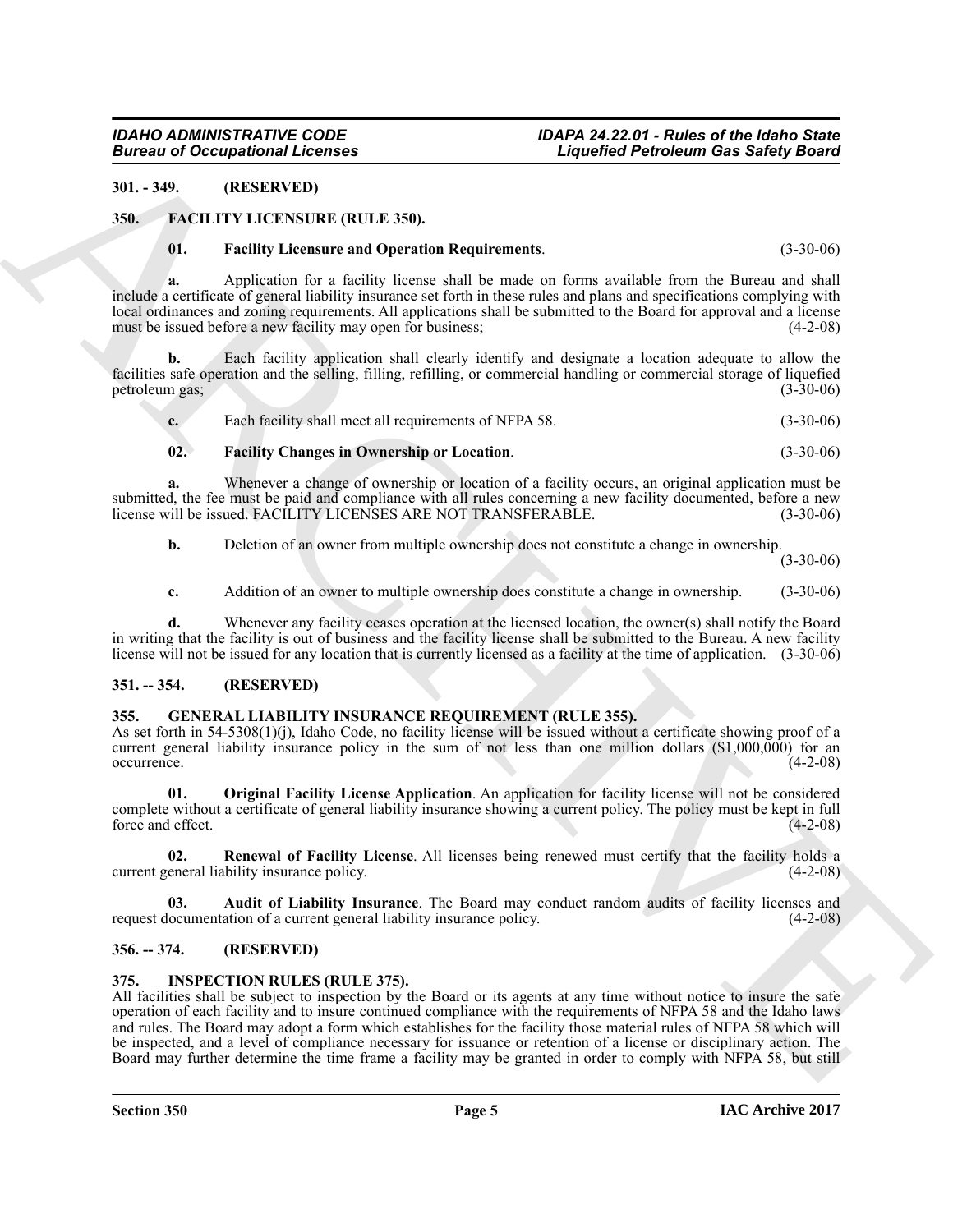continue to operate, or pursue disciplinary action for a failure to comply. (4-2-08)

#### <span id="page-5-0"></span>**376. -- 399. (RESERVED)**

#### <span id="page-5-7"></span><span id="page-5-1"></span>**400. ENDORSEMENT (RULE 400).**

Bureau of Occupational Licensis<br>
Since 3 and Control and the state of the state of the state of the state of the state of the state of the state of the state of the state of the state of the state of the state of the stat Any person who holds a current, unsuspended, unrevoked or otherwise nonsanctioned license in another state or country that has licensing requirements substantially equivalent to or higher than those in Idaho may, submit the required application, supporting documentation, and required fee, for Board consideration. Those applicants who received their professional education or experience outside of the United States shall provide such additional information concerning their professional education or experience as the Board may request. The Board may, in its discretion, require successful completion of additional course work or examination for any applicant under this provision. (3-30-06) provision.  $(3-30-06)$ 

#### <span id="page-5-2"></span>**401. -- 449. (RESERVED)**

#### <span id="page-5-3"></span>**450. DISCIPLINE (RULE 450).**

<span id="page-5-5"></span>**01. Civil Fine**. The Board may impose a civil fine not to exceed one thousand dollars (\$1,000) upon a licensed LPG dealer or a licensed LPG facility for each violation of Section 54-5315, Idaho Code. (3-30-06)

<span id="page-5-6"></span>**02. Costs and Fees**. The Board may order a licensed LPG dealer or a licensed LPG facility to pay the costs and fees incurred by the Board in the investigation or prosecution of the licensee for violation of Section 54- 5315, Idaho Code.

#### <span id="page-5-4"></span>**451. -- 999. (RESERVED)**